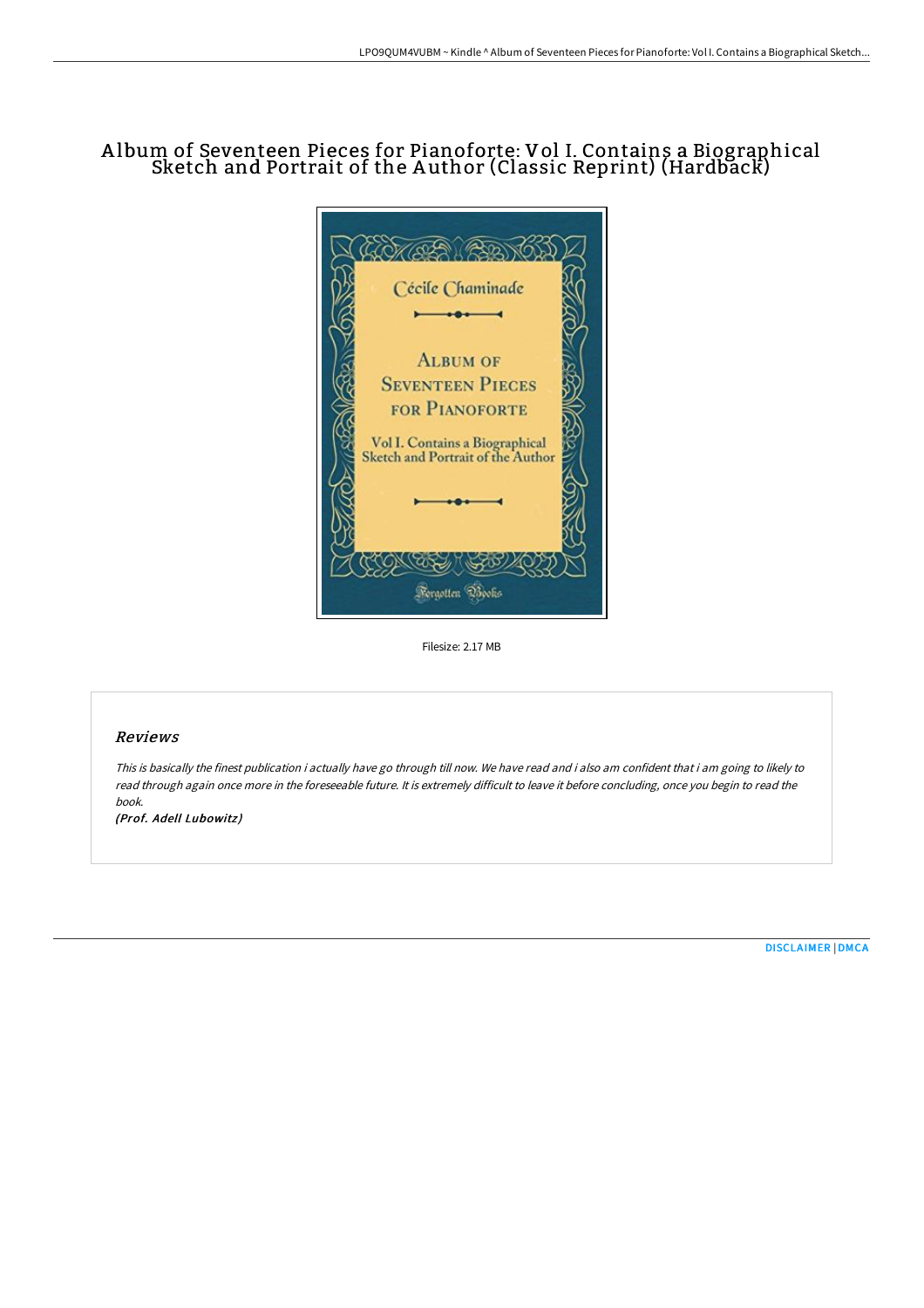## ALBUM OF SEVENTEEN PIECES FOR PIANOFORTE: VOL I. CONTAINS A BIOGRAPHICAL SKETCH AND PORTRAIT OF THE AUTHOR (CLASSIC REPRINT) (HARDBACK)



Forgotten Books, 2017. Hardback. Condition: New. Language: English . Brand New Book \*\*\*\*\* Print on Demand \*\*\*\*\*.Excerpt from Album of Seventeen Pieces for Pianoforte: Vol I. Contains a Biographical Sketch and Portrait of the Author Her published instrumental works are: Trois Etudes, op. 1, 2, 3; Caprice, Etude, op. 4; Menuet, op. 5; Berceuse, op. 6; Barcarolle, op. 7; Chacone, op. 8; Piece romantique et Gavotte, op. 9; Scherzando, op. 10; let Trio pour piano, violon, et violoncelle, op. 11; Pastorale enfantine, op. 12; Les Noces d argent, op. 13; Capriccio, op. 18; La Sevillanne, op. 19; Suite d orchestre: 1. Marche. 2. Intermezzo. 3. Scherzo. 4. Choral, op. 20; Sonata in C minor, op. 21; Orientale, op. 22; Minuetto, op. 23; Libellules, op. 24; melancolie-humoresque, op. 25; Les Amazones, symphonic dramatique, op. 26; duetto-zingara, op. 27; Etude symphonique, op. 28; Serenade, op. 29; Air de ballet, op. 30; Andantino, Romanza, Bohemienne, op. 31; Guitare, op. 32; valse-caprice, op. 33; 2e Trio pour piano, violon, et violoncelle, op. 34; Six Etudes de Concert, op. 35; 1. Intermede 2. Pas des cymbales, op. 37; Callirhoe, ballet, op. 37; Marine, op. 38; Toc cata, op. 39; Concertstiick, op. 40; Pierrette, op. 41; Les Willis, op. 42; Gigue, op. 43; Les feux de la Saint Jean, op. 44; Sous l aile blanche des Voiles, op. 45; Pardon breton, op. 46; Noce hongroise, op. 47; N03] des Marins, op. 48; Les Filles d arles, op. 49; Lison jera, op. 50; La Livry, op. 51; Capriccio appassionato, op. 52; Arlequine, op. 53; Lolita, op. 54; Six Pieces romantiques, op. 55; Scaramouche, op. 56; Havanaise, op. 57; Mazurk suedoise, op. 58; Andante et Scher zettino, op. 59; Les Sylvains, op. 60; Arabesque, op. 61; Barcarolle, op. 62; A travers bois, op. 63; Marthe et Marie, op....

 $\sqrt{2}$ Read Album of Seventeen Pieces for Pianoforte: Vol I. Contains a [Biographical](http://albedo.media/album-of-seventeen-pieces-for-pianoforte-vol-i-c-1.html) Sketch and Portrait of the Author (Classic Reprint) (Hardback) Online

Download PDF Album of Seventeen Pieces for Pianoforte: Vol I. Contains a [Biographical](http://albedo.media/album-of-seventeen-pieces-for-pianoforte-vol-i-c-1.html) Sketch and Portrait of the Author (Classic Reprint) (Hardback)